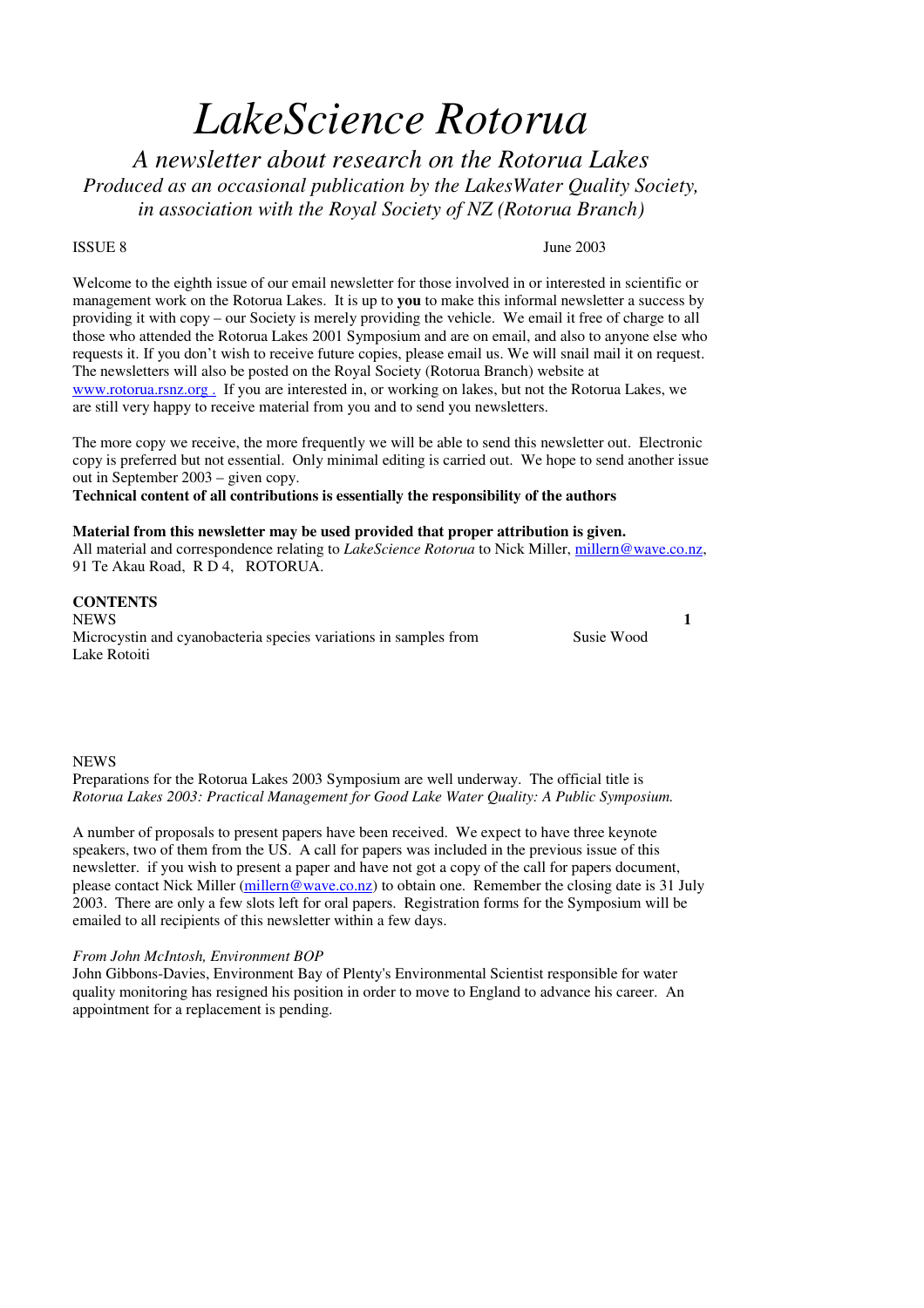John worked at Environment Bay of Plenty for eight years, after previously being employed at the Taupo Research Laboratory of the former DSIR. As a DSIR technician John worked exclusively on lake and lake inflow research projects and so gained an invaluable depth of experience in the methods that form the basis of Environment Bay of Plenty's monitoring techniques.

John developed the lake monitoring programme with Noel Burns' assistance and has reported annually on lake quality using the format of Noel's LakeWatch computer programme for the last few years. When Thomas Wilding (Freshwater Ecologist) left Environment Bay of Plenty to join NIWA, John liaised with the community over the blue-green algal monitoring until Matthew Bloxham (the new Freshwater Ecologist) gained the experience to assume this role. Johns skills in water quality monitoring will be missed and a period of training will be put in place for his replacement so that the service to the community can continue. The water quality scientist is

responsible for river, lake and estuarine monitoring including bathing and shellfish quality as well as undertaking specific projects. The demands of lake monitoring has increased over the 13 years of Environment Bay of Plenty's existence.

However, the relationship developed with the University of Waikato and the establishment of the Chair in Lake Management and Restoration has beefed up the capability for lake monitoring and expanded research on the Rotorua lakes immensely. So the demands for lake information are being met.



To remind readers just what we are facing, here is a photograph taken in Okawa Bay, Lake Rotoiti, on 30 June 2003. Like rust, 'cyanobacteria never sleep'.

*Photo: Brentleigh Bond*

*On the same theme, our main contribution for this issue is from Susie Wood, who is studying cyanobacterial toxins throughout NZ, for her PhD, with financial assistance from the LakesWater Quality Society. Two photographs have been removed to reduce file size.*

### 2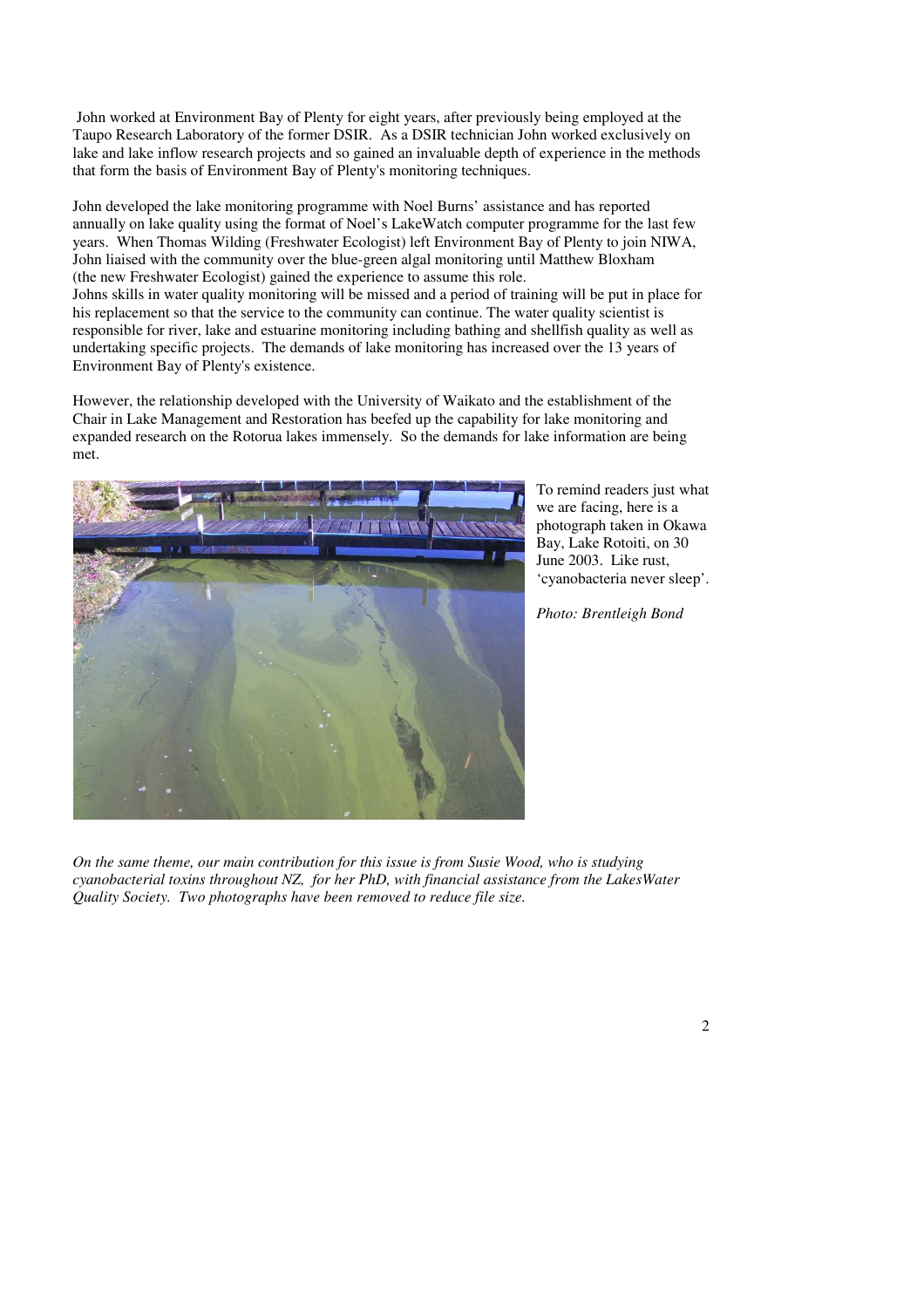#### **Microcystin and cyanobacteria species variations in samples from Lake Rotoiti**

*Susie Wood – Massey University Wellington* Ph: 04 801 2794 extn: 6918 Email: S.Wood@massey.ac.nz

#### **1.0 Introduction**

Cyanobacteria in waterbodies produce cyanotoxins, which can be hazardous to humans exposed to them through recreational activities and in drinking water.

The number of cyanobacteria species known to produce cyanotoxins is continually increasing and includes species from the following genera; *Anabaena, Anabaenopsis, Aphanizomenon, Cylindrospermopsis, Cylindrospermum, Hapalosiphon, Lyngba, Microcystis, Nodularia, Nostoc, Phormidium, Planktothrix, Pseudanabaena, Raphidiopsis, Schizothrix, Synechocystis* and *Umezakia* (Harada et al. 1994, Chorus & Bartram 1999, Baker et al. 2001, Li et al. 2001, Oudra et al. 2002).

All of these genera, except *Umezakia,* are known to occur in New Zealand (Broady 2000, Wood & Stirling 2003, Wood unpublished data).

Cyanotoxins include the cyclic peptides (microcystin and nodularin) the alkaloids (cylindrospermopsin, anatoxins and saxitoxins) and lipopolysaccharides (LPS). In humans these cyanotoxins have been known to cause allergic reactions, poisonings and in one case involving hemodialysis, death (Bourke et al. 1983, Carmichael & Falconer 1993, Pilotto et al. 1997, Falconer 1999, Kuiper-Goodman et al. 1999, Azevedo et al. 2002).

Recreational activities in or on water containing cyanobacteria can result in contact with the skin and facial region which may lead to accidental ingestion, inhalation, intranasal and ocular contact. Contaminated domestic water supplies used for washing or bathing may also result in exposure via these routes. There are a number of reports world-wide where illness has been associated with recreational contact in or on water contaminated with cyanobacteria. Summaries of these cases are given in (Ressom et al. 1994) and (Chorus 2001). Many of these instances involved exposure to hepatotoxic blooms involving *Microcystis* sp*.* and *Nodularia* sp*.*.

During the summer of 2002/2003 there were several reports of people feeling unwell after having contact with water from Lake Rotoiti (Waikato Times 25 Feb 2003). Some of the symptoms experienced by these people such as "burning skin", flu like symptoms and an enlarged liver could have been a result of cyanobacterial poisoning. Some residents of Te Weta Bay use Lake Rotoiti water for bathing and have indicated the presence of irritant compounds in this water as demonstrated by the following quote "*It* certainly seems to be producing irritants – we are showering in this water, and it is not pleasant!" (Te Weta Bay Resident, *Pers. Comm*.)

As part of a larger study on toxic cyanobacteria in New Zealand, samples were collected from three locations in Lake Rotoiti on 7 April 2003, cyanobacteria species were identified and some analysis of cyanotoxins carried out. Results and implications are outlined in this report.

#### **2.0 Methods**

*2.1 Sample Collection and Cyanobacterial Identification and Enumeration*

2-litre samples were collected from Lake Rotoiti on the 7 April 2003 using a plankton net (22 µm). The three samples were collected at the following locations:

- Okawa Bay (NSMS 260 U15 031447)
- Te Weta Bay (NSMS 260 U15 044471)
- Western Basin (Mouth of Te Weta Bay) (NSMS 260 U15 044464)

Upon arrival at Massey University (approximately 24 hrs after sample collection) 20 ml of the concentrated sub-sample was preserved immediately with Lugol's solution for morphological measurements and enumeration of cyanobacteria species. Enumeration was carried out using an inverted Olympus microscope and an Utermöhl settling chamber (Utermöhl 1958).

#### *2.2 Toxin Analysis*

A 10 ml aliquot of the each sample was freeze-thawed twice and filtered through a glass fibre filter (Whatman GF/C, 25 mm dia). The sample was then analysed by high performance liquid chromatography with fluorescence detection (HPLC-FLD) for anatoxin-a and homoanatoxin-a following derivatisation as described in the method of James et al.  $(1998)$ .

eld Code Changed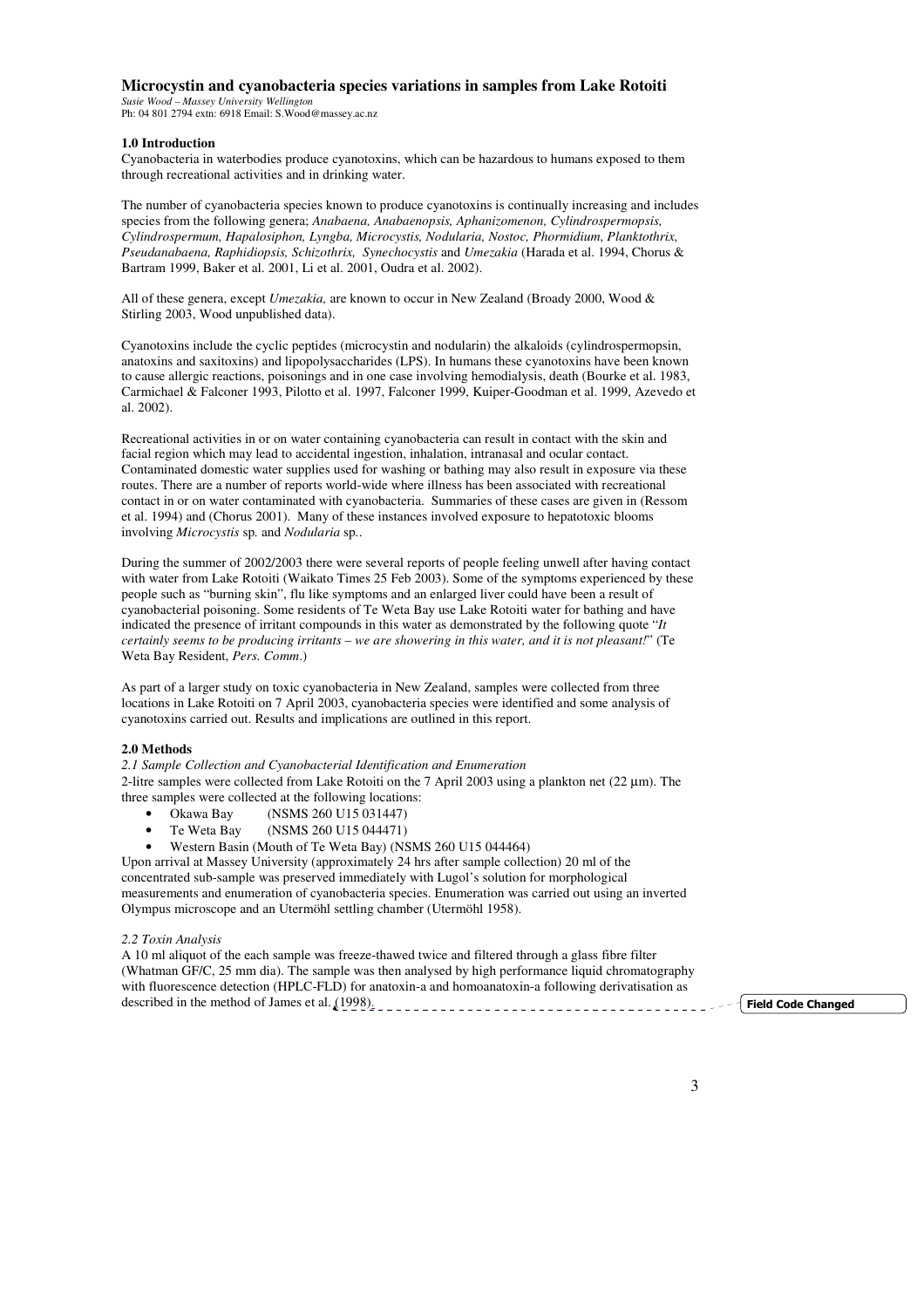The total microcystin content of the samples was analysed with a competitive indirect ELISA (Enzyme-Linked Immunosorbent Assay) using the methods of Fischer et al. (2001). This ELISA uses antibodies raised to the Adda moiety that is present in most (>80%) of the known toxic penta- and heptapeptide toxin congeners. Three 2 ml sub-samples were freeze-thawed twice then centrifuged at 12 000 g for 10 min and the supernatant used for the ELISA assay. The remainder of the samples (approx. 1.97 litre) were lyophilised and the resulting powders weighed. Sub-samples of the lyophilised material were weighed out and re-suspended in 1 ml of distilled water. These were then shaken for 10 mins and allowed to stand for 30 mins before been centrifuged at 12 000 g for 10 mins and the supernatant used for the ELISA assay.

#### **3.0 Results**

#### *3.1 Cyanobacterial Identification*

Cyanobacteria species observed in the samples and concentrations are shown in Tables 1 to 3. Only cyanobacteria species were counted. Figures 1 and 2 visually show the difference between cyanobacteria species concentration at the Te Weta Bay and Okawa Bay sites.

| <b>Species</b>                  | Cells/ml $(2s.f.)$ |  |
|---------------------------------|--------------------|--|
| <i>Microcystis</i> spp.         | 37 000             |  |
| Anabaena sp. (cf. planktonica)* | 320 000            |  |
| Anabaena sp. 1 (Coiled species) | 3 0 0 0            |  |
| Anabaena sp. 2 (Coiled species) | 50                 |  |
| <b>TOTAL CELLS</b>              | 360 000            |  |

*Table 1. Cyanobacteria species and concentrations in Okawa Bay sample. Counting error* <sup>±</sup> *30%.*

\* no akinetes seen in this sample or any samples taken Lake Rotoiti by author. For this reason the *identification of this species is ambiguous.*

|  |  | <b>Table 2.</b> Cyanobacteria species and concentrations in Te Weta Bay sample. Counting error $\pm 30\%$ . |  |  |  |
|--|--|-------------------------------------------------------------------------------------------------------------|--|--|--|
|  |  |                                                                                                             |  |  |  |

| <b>Species</b>                       | Cells/ml $(2s.f.)$ |
|--------------------------------------|--------------------|
| Microcystis spp.                     | 160 000            |
| Anabaena sp. (cf. planktonica)*      | 99 000             |
| Anabaena sp. 1 (Coiled species)      | 18 000             |
| Pseudanabaena sp.                    | 260                |
| Unidentified cyanobacteria species** | 58 000             |
| <b>TOTAL CELLS</b>                   | 340 000            |

\* no akinetes seen in this sample or any samples taken from Lake Rotoiti by author. For this reason the *identification of this species is ambiguous.*

*\*\* species resembles microcystis but cell diameters much smaller (approx. 1 um)*

|  |  |  | <b>Table 3.</b> Cyanobacteria species and concentrations in Western Basin sample. Counting error $\pm 30\%$ . |  |  |  |  |
|--|--|--|---------------------------------------------------------------------------------------------------------------|--|--|--|--|
|--|--|--|---------------------------------------------------------------------------------------------------------------|--|--|--|--|

| <b>Species</b>                       | Cells/ml $(2s.f.)$ |
|--------------------------------------|--------------------|
| Microcystis spp.                     | 86 000             |
| Anabaena sp. (cf. planktonica)*      | 67 000             |
| Anabaena sp. 1 (Coiled species)      | 6 700              |
| Anabaena sp. 2 (Coiled species)      | 1 900              |
| Unidentified cyanobacteria species** | 21 000             |
| <b>TOTAL CELLS</b>                   | 180 000            |

\* no akinetes seen in this sample or any samples taken from Lake Rotoiti by author. For this reason the *identification of this species is ambiguous.*

*\*\* species resembles microcystis but cell diameters much smaller (approx. 1 um)*

#### **Field Code Changed**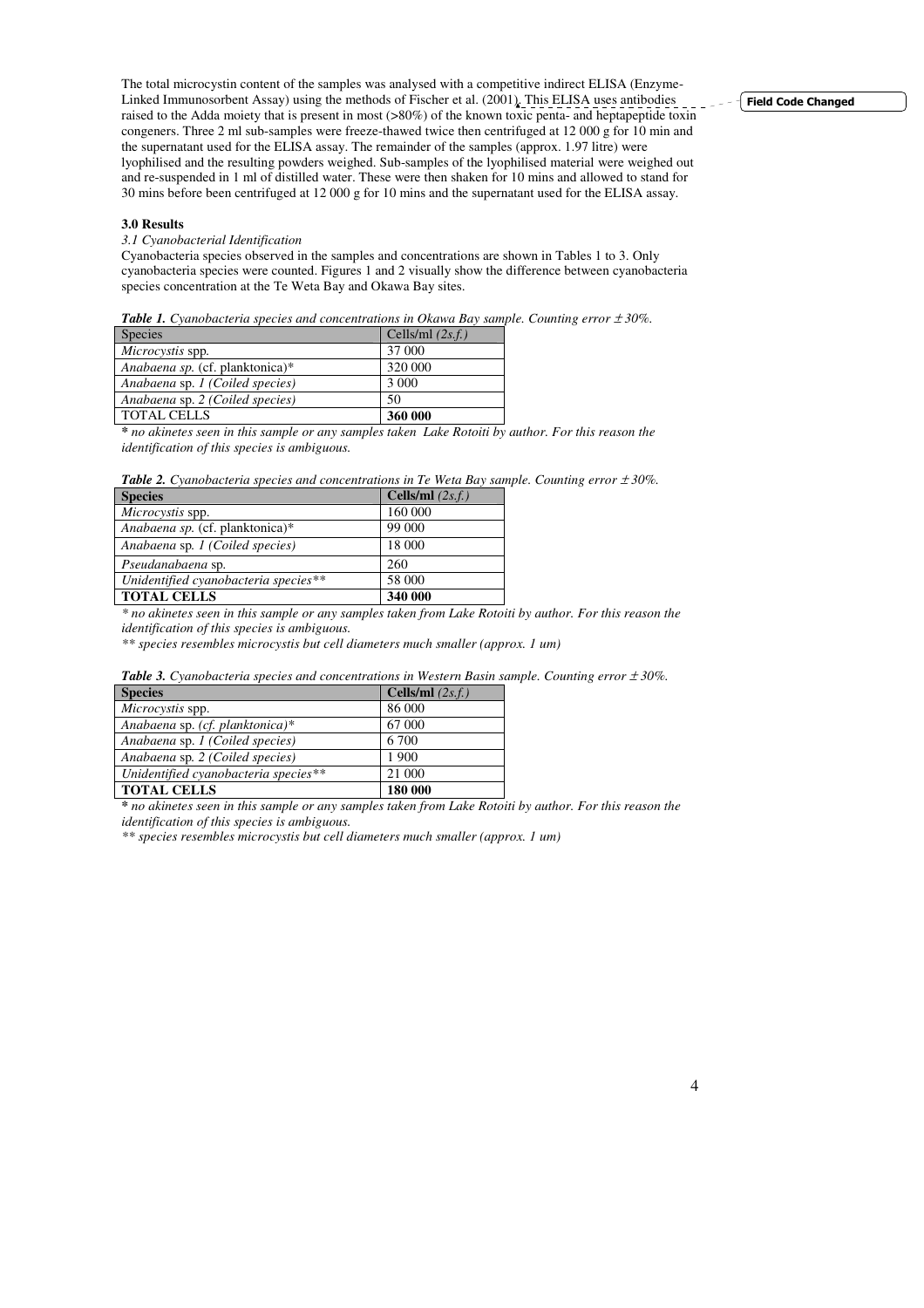*3.2 Toxin Analysis* No evidence of anatoxin-a or homoanatoxin-a was detected by HPLC-FLD in any of the Lake Rotoiti samples.

Table 3 lists the levels of total microcystins from the three sampling locations.

| <b>Sample Location</b> | Microcystins $(\mu g/L)$ in<br>concentrated samples | Microcystins µg per gram of<br><b>FDW</b> |
|------------------------|-----------------------------------------------------|-------------------------------------------|
| Okawa Bav              | 44                                                  | 14                                        |
| Te Weta Bay            | 350                                                 | 160                                       |
| Western Basin          | 330                                                 | 15                                        |

|  | <b>Table 3.</b> Microcystin concentrations at the three sampling locations |  |  |
|--|----------------------------------------------------------------------------|--|--|
|  |                                                                            |  |  |

#### **4.0 Discussion**

*4.1 Microcystins*

Microcystins are cyclic heptapeptides, which block protein phospatase 1 and 2a (MacKintosh et al. 1990). To date more than 60 microcystins have been isolated and characterised (Chu 2000). Microcystins are produced by a variety of cyanobacteria species (Chorus & Bartram 1999) most commonly *Microcystis* sp*..*

There are numerous documented cases of toxicity and fatality in wild and domestic animals from *Microcsytis* blooms in their drinking water supplies. (Ressomm et al. 1994). One area of considerable concern is that long term exposure to microcystins (even at low levels) may pose a cancer risk to humans. There is some epidemiological evidence to support this (Yu 1995, Ueno et al. 1996) and results from animal studies demonstrating the potential for promotion of tumour growth (Falconer & Humpage 1996). Microcystins may also cause progressive active hepatic injury (Falconer, et al. 1988).

Microcystins occur primarily intracellularly, however they are released into the waterbody when cyanobacteria cells are decaying. Once released into the waterbody the toxins can persist for a few days to a few weeks (Welker et al. 2001). Thus, even after a bloom has subsided, microcystins may still be present.

Microcystins can accumulated in different organs of freshwater fish. A recent study in Egypt detected levels of 102 ng/g in the muscle of fish (Mohamed et al. 2003). The microcystin in the bloom in the Egypt study was recorded at 1.12 mg/g dry weight compared to the lower levels 0.16 mg/g recorded in Lake Rotoiti. However, the risk of microcystin accumulation in fish in New Zealand is unknown as it is possible that such accumulation will be species dependent.

Oral administration of microcystin-LR has demonstrated a 24hr LD<sub>50</sub> of between 5 mg/kg (Fawell et al. 1999) and 10.9 mg/kg (Yoshida et al. 1997). Drinking water guidelines for the protection of human health have been developed by the World Health Organisation (WHO). The guideline value for total microcystin has been set at 1 ug/L. Recreational guidelines are currently being developed for New Zealand. In Germany, guidelines state that if cyanobacteria are found at a site, users of the waterbody must be warned and receive information on cyanobacteria. Microcystin analysis can be used as an option for narrowing down the health risk. The guidelines German recommend closure at total microcystin concentrations above 100 ug/L (Frank 2002).

In Germany, authorities have also recognised that on-site information is important and that recreational users are best protected if they learn to recognise these risks. One message that was well received by the public was, "if you see scums, or if you carefully wade up to your knees into the water without stirring up *sediment, and you cannot see you feet because of a greenish discoloration, don't swim at this locality!"* Chorus and Fastner <u>(2001)</u>.

#### *4.2 How representative are the Lake Rotoiti samples?*

The samples from Lake Rotoiti were not collected for the specific purpose of testing and quantifying microcystins, however after examining the samples and identifying potential microcystin producing species analyses were carried out.

The samples were collected with a plankton net which concentrates the cyanobacteria, therefore the toxin levels may be higher than those expected if quantitative samples were collected. However, cyanobacteria concentration can change rapidly and the results obtained may indicate levels expected during wind concentration of cyanobacterial. Furthermore, the person carrying out the sampling indicated that while a **Field Code Changed** 

**Field Code Changed**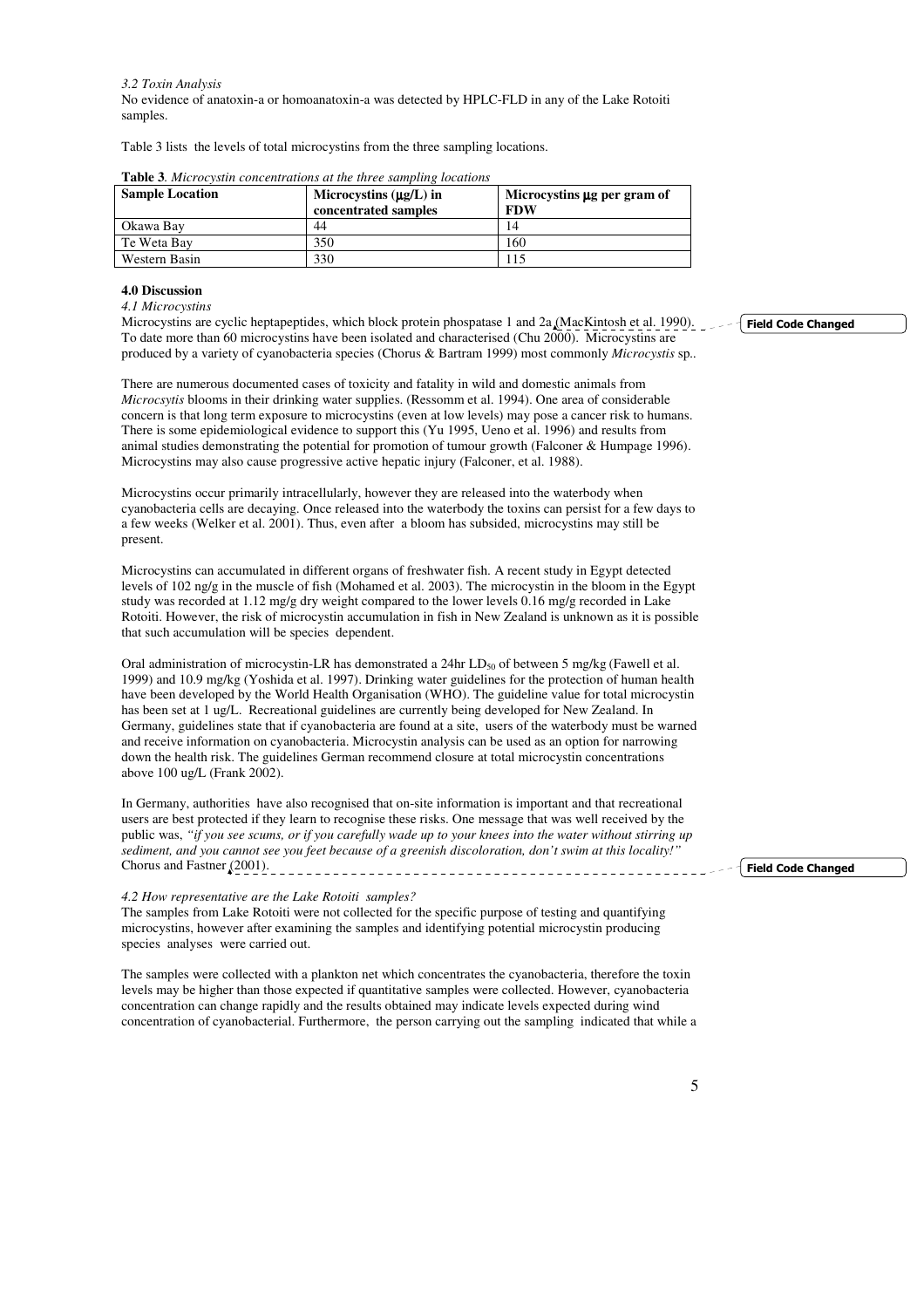plankton net was used to collect the samples, the concentration factor was minimal (of the order of two times) and that cell concentrations were already high in Lake Rotoiti (Nick Miller, Pers. comm.).

Also the total cyanobacteria cell count results were at concentration levels that on occasion are recorded in the regular Environment Bay of Plenty monitoring programme. For example, in March 2003, a total cell count of 490 000 cells/ml was recorded at Te Weta Bay (ENBOP, unpublished data) over 100 000 cell/ml higher than recorded in the Te Weta Bay sample in the present study. Cell counts from Okawa Bay also reached in access of 200 000 cells/ml on several occasions during the 2003 summer (ENBOP, unpublished data).

#### *4.3 Potential Health Risk from Recreational Exposure in Lake Rotoiti*

Are the microcystins concentrations in Lake Rotoiti sufficient to threaten human life? The risk can be estimated based on a worst-case scenario from toxicological data and on the levels of microcystin from Lake Rotoiti. The following assumptions need to be made:

- The microcystin in Lake Rotoiti was all microcystin-LR.
- Humans are as sensitive to microcystins as mice (Sensitive individuals are likely to show lethal responses at lower concentrations). Thus the  $LD_{50} = 5$  mg/kg.

A summary of the findings of this risk assessment is:

- For a 10 kg toddler a dose of 50 mg could be lethal dose.
- At Te Weta Bay the microcystin levels =  $0.35 \text{ mg/L}$
- Therefore a 10 kg toddler would have to consume 140 L to receive a lethal dose

While consumption of this amount of water is very unlikely, the major risk is more likely from repeated or chronic exposure to microcystins at sub-lethal concentrations.

How much bloom material from Te Weta Bay would need to be consumed to possibly cause health impairment in a small child? Results using a calculation method adapted from Chorus & Fastner  $(2001)$ ;

**Microcystin concentration at Te Weta Bay = 350 ug/L = 0.3 ug/ml**

 $kg^{-1}$ For 10 kg child

TDI\*: 0.04ug/kg bw 0.11 ml 1.14 ml

\* tolerable daily intake, calculated by applying uncertainty factors to the no observed or lowest observed effect levels in several week exposure experiments. bw = body weight.

Ingestion of the above amounts of water is very likely during recreational activities or during bathing.

The microcystin results from all three locations are well above the WHO drinking water guideline of 1 ug/L indicating that the water from Lake Rotoiti should not be used for drinking. Boiling of water does not destroy microcystins.

#### *4.4 Toxin Testing*

Microcystin levels were much higher in the Te Weta Bay and Western Basin than in Okawa Bay. Reasons for these differences are discussed in Section 4.5.

With the correct sample collection and preparation methods, the microcystin ELSIA used in this study is a reliable and effective way of screening for total microcystins in a sample. The ELISA can quantify the level of total microcystins in the sample and results should be able to be obtained within 24 hrs of receiving a sample. Commercials testing of samples using this ELSIA are available from AgReasearch – Hamilton.

The presence of cyanobacteria species in Lake Rotoiti known to produce cyanotoxins other than microcystins means that tests for other cyanotoxins and/or toxicity should not be ignored until at least our knowledge of which species are responsible for toxin production in New Zealand improves. Both cyanobacteria species composition and toxin types/levels can change during a cyanobacterial bloom (Baker et al. 2002) indicating that regular monitoring should be carried out.

**Field Code Changed**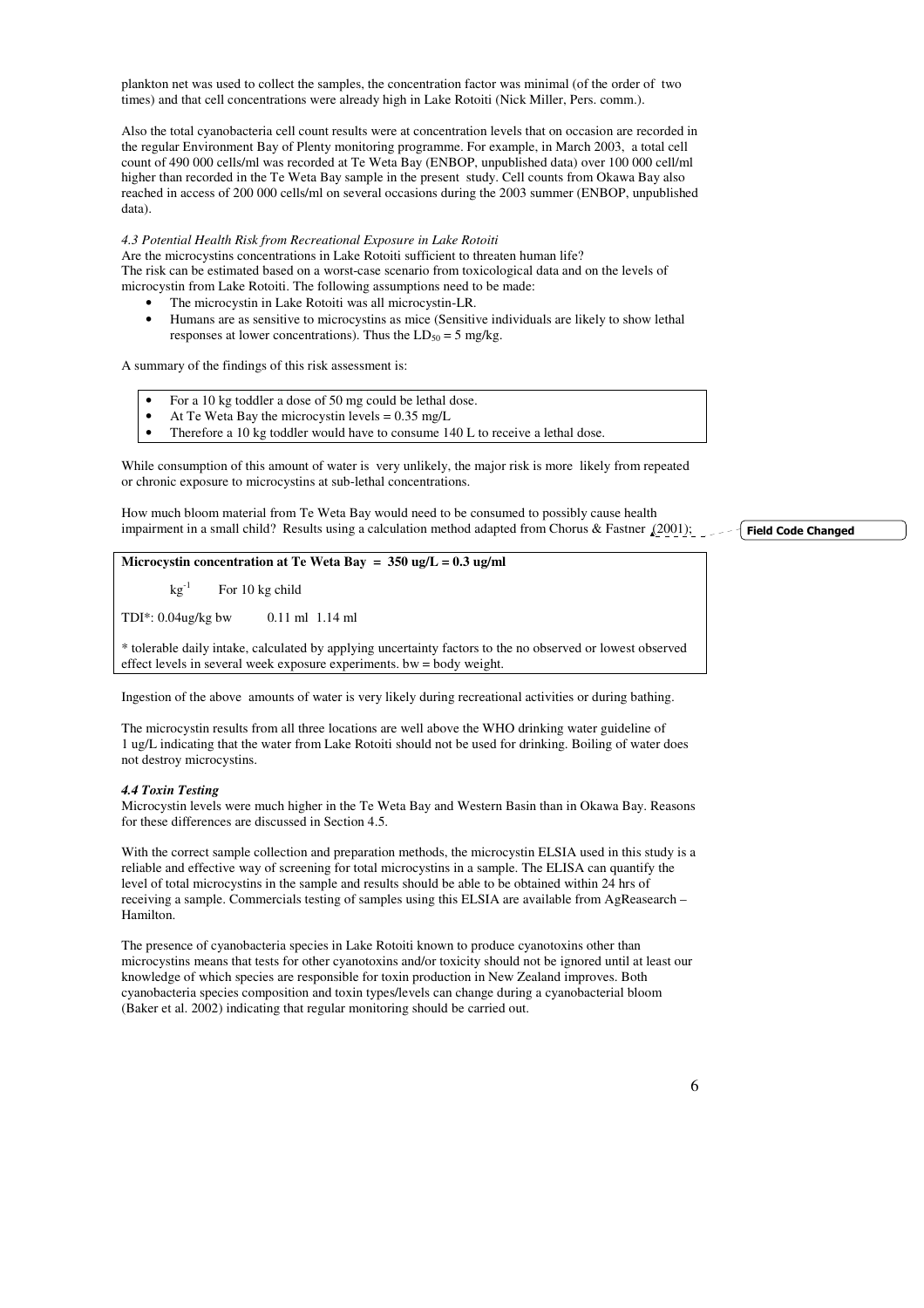#### *4.5 Cyanobacteria Species*

The abundance of individual cyanobacteria species varied between sampling locations. In Okawa Bay *Anabaena* sp. *(cf. planktonica)* dominated the bloom. However in Te Weta and Western Basin *Microcystis* species dominated. Several *Microcystis* species were observed in the study. One was *Microcystis aeruginosa* (known to commonly produce microcystins) *Microcystis flos-aquae* was also observed. The correct identification of *Microcystis* sp. to species level can be difficult and time consuming and for the purpose of this study they were all grouped together. Likewise, without seeing both akinetes and heterocytes confirmation of *Anabaena* species is difficult or impossible.

The presence of the unidentified cyanobacteria species in the Te Weta Bay and Western Basin samples is of interest. The author has not seen this species in other samples. The small cell size may indicate that it is a picocyanobacteria – these are also known to produce cyanotoxins (Domingos et al. 1999).

Without the culturing of individual strains it is not possible to establish unambiguously which species are responsible for toxin production. However, a comparison of species composition and microcystin levels demonstrate that the higher the levels of *Microcsytis* sp. the higher the levels of microcystin. For this reason, cell counts of *Microcystis* sp. should be carried out carefully.

Correct identification of cyanobacteria species can be time consuming and often difficult, however identification of potentially toxic genera does not require such a high skill level. This is important if cell counts are too be used as an indicator of potential health risk. The results from the present study also indicate that the composition of individual cyanobacteria species/genera should be taken into account when conducting cell counts. For example, the presence of *Microcystis* sp. might represent a higher health risk.

### **5.0 Work in progress**

- Further work on the Lake Rotoiti samples to identify the presence of other cyanotoxins is currently underway.
- Attempts are been made to culture individual cyanobacterial species from Lake Rotoiti this may help lead to the unambiguous confirmation of which species are responsible for the production of microcystin.
- Culturing may also help in confirmation of the taxonomy of cyanobacteria species present in the Lake Rotoiti.
- Samples from other lakes in the Rotorua area are currently being analysed for cyanobacteria species identification and the presence of cyanotoxins.

#### **6.0 Conclusions**

- Acute intoxication with microcystins during recreational activity is unlikely given the current levels of microcystins in Lake Rotoiti.
- Liver damage from microcystins is a potential risk, especially when exposure occurs repeatedly. Of particular concern is the use of Lake Rotoiti waters by Te Weta Bay residents for bathing/showering.
- Microcystin levels and species composition of blooms in Lake Rotoiti should be monitored and the public made aware of potential dangers.
- When *Microcystis* sp. cell concentrations are high, microcystin levels are also likely to be high.
- Correct identification of potentially toxic cyanobacteria species/genera is very important if cell counts alone are going to be used to indicate potential health risks. Current taxonomic literature must be used.
- No anatoxins were found in the samples. The presence of other cyanotoxins (apart from microcystins) including lipopolysaccharides is unknown for Lake Rotoiti.
- These results only apply to three locations within Lake Rotoiti and the samples were all taken on one day. A more extensive survey/monitoring programmme would be required to assess how toxin levels and species composition changes in Lake Rotoiti.

#### **6.0 Acknowledgements**

- Toxinology Group (AgResearch Ruakura) for materials and technical assistance used in ELISA methods. For further information on these assays contact Neale Towers – neale.towers@agresearch.co.nz
- David Stirling ESR, for assistance with anatoxin analysis. For further information on this assay and other cyanotoxin assays contact David Stirling - David.Stirling@ESR.CRI.NZ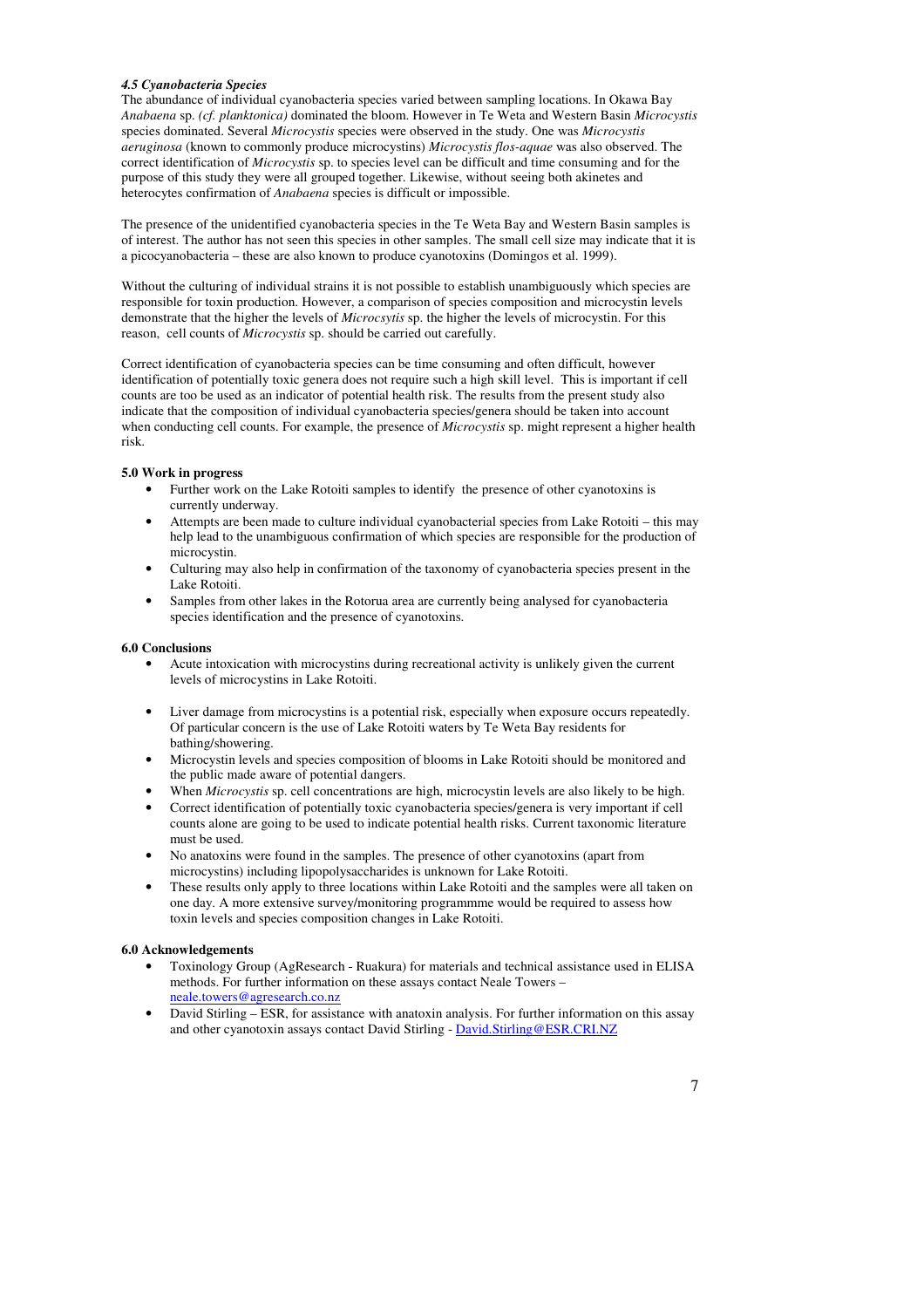- Nick Miller for sample collection.
- The present work was partly funded by a research grant from the Lakes Water Quality Society, Rotorua.

#### **7.0 References**

Azevedo, S. M.; Carmichael, W. W.; Jochimsen, E. M.; Rinehart, K. L.; Lau, S.; Shaw, G. R.; Eaglesham, G. K. 2002: Human intoxication by microcystins during renal dialysis treatment in Caruaru-Brazil. *Toxicology* 181-182: 441-446.

Baker, J. A.; Entsch, B.; Neilan, B. A.; McKay, D. B. 2002: Monitoring changing toxigenicity of a cyanobacterial bloom by molecular methods. *Applied and Environmental Microbiology* 68: 6070-6076.

Baker, P. D.; Steffensen, D. A.; Humpage, A. R.; Nicholson, B. C.; Falconer, I. R.; Lanthois, B.; Fergusson, K. M.; Saint, C. P. 2001: Preliminary evidence of toxicity associated with the benthic cyanobacterium *Phormidium* in South Australia. *Environmental Toxicology* 16: 506-511.

Bourke, A. T. C.; Hawes, R. B.; Neilson, A.; Stallman, N. D. 1983: An outbreak of hepato-enteritis (the Palm Island mystery disease) possibly caused by algal intoxication. *Toxicon* 21: 45-48.

Carmichael, W.; Falconer, I. R. 1993: Diseases related to freshwater blue-green algal toxins, and control measures. *In*: Algal toxins in seafood and drinking water. Academic Press, London. Pp197-209.

Chorus, I.; Bartram, J. 1999: Toxic cyanobacteria in water: A guide to their public health consequences, monitoring and management. E & F Spon, London.

Chorus, I. 2001: Cyanotoxins - Occurrence, Causes, Consequences. Springer Verlag, Berlin & New York.

Chorus, I.; Fastner, I. 2001: Recreational Exposure to Cyanotoxins. *In*: Cyanotoxins - Occurrence, Causes, Consequences. Springer Verlag, Berlin & New York. Pp190-199.

Chu, F. S. 2000: Freshwater hepatotoxins: Chemistry and Detection. *In*: Seafood and Freshwater Toxins; Pharmacology, Physiology and Detection. Marcel Dekker, New York.

Domingos, P.; Rubim, T. K.; Molica, R. J. R.; Azevedo, S. M. F. O.; Carmichael, W. W. 1999: First report of microcystin production by picoplanktonic cyanobacteria isolated from a northeast Brazilian drinking water supply. *Environmental Toxicology* 14: 31-35.

Falconer, I. R.; Smith, J. V.; Jackson, A. R. B.; Jones, A.; Runnegar, M. T. C. 1988: Oral toxicity of a bloom of the Cyanobacterium *Microcystis-aeruginosa* administered to aice over periods up to 1 Year. *Journal of Toxicology & Environmental Health* 24: 291-306.

Falconer, I. R.; Humpage, A. R. 1996: Tumour promotion by cyanobacterial toxins. *Phycologia* 35: 74-79.

Falconer, I. R. 1999: An overview of problems caused by toxic blue-green algae (cyanobacteria) in drinking and recreational water. *Environmental Toxicology* 14: 5-12. Fawell, J. K.; Mitchell, R. E.; Everett, D. J.; Hill, R. E. 1999: The toxicity of cyanobacterial toxins in the mouse: I Microcystin-LR. *Human and Experimental Toxicology* 18: 162-167.

Fischer, W. J.; Garthwaite, I.; Miles, C. O.; Ross, K. M.; Aggen, J. B.; Chamberlin, A. R.; Towers, N. R.; Dietrich, D. R. 2001: Congener-independent immunoassay for microcystins and nodularins. *Environmental Science & Technology* 35: 4849-4856.

Frank, C. A. P. 2002: Microcystin-producing cyanobacteria in recreational waters in southwestern Germany. *Environmental Toxicology* 17: 361-366.

Harada, K. I.; Ohtani, I.; Iwamoto, K.; Suzuki, M.; Watanabe, M. F.; Watanabe, M.; Terao, K. 1994: Isolation of cylindrospermopsin from a cyanobacterium *Umezakia natans* and its screening method. *Toxicon* 32: 73-84.

James, K. J.; Furey, A.; Sherlock, I. R.; Stack, M. A.; Twohig, M.; Caudwell, F. B.; Skulberg, O. M. 1998: Sensitive determination of anatoxin-a, homoanatoxin-a and their degradation products by liquid chromatography with fluorimetric detection. *Journal of Chromatography* A.. 798: 147-157.

Kuiper-Goodman, T.; Falconer, I.; Fitzgerald, J. 1999: Human health effects. *In*: Toxic cyanobacteria in water: A guide to their public health consequences, monitoring and management. E  $&$  F Spon, London. Pp113-153.

Li, R.; Carmichael, W. W.; Brittain, S. M.; Eaglesham, G. K.; Shaw, G. R.; Liu, Y.; Watanabe, M. M. 2001: First report of the cyanotoxins cylindrospermopsin and deoxycylindrospermopsin from *Raphidiopsis curvata* (Cyanobacteria). *Journal of Phycology* 37: 1121-1126.